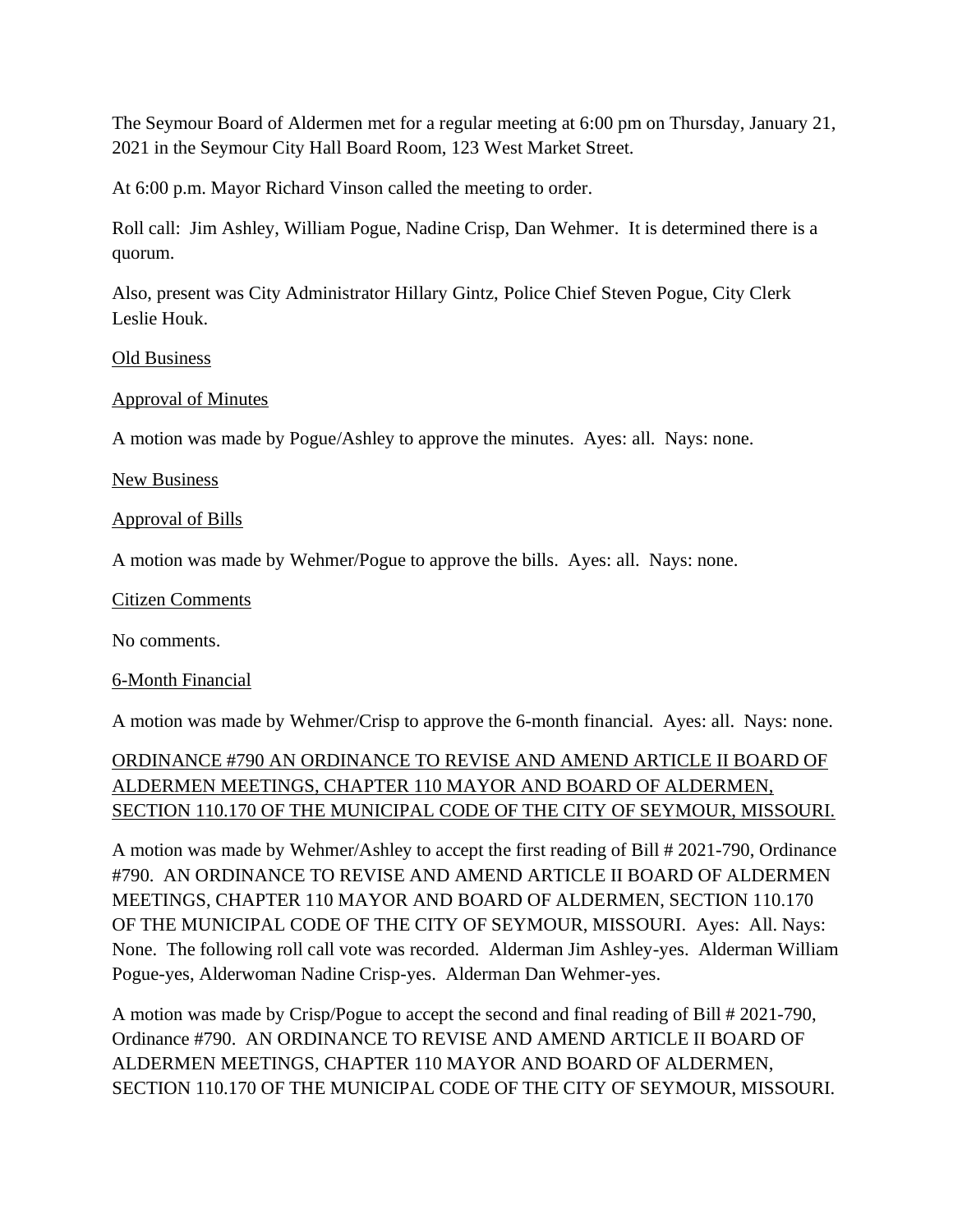Ayes: All. Nays: None. The following roll call vote was recorded. Alderman Jim Ashley-yes. Alderman William Pogue-yes, Alderwoman Nadine Crisp-yes. Alderman Dan Wehmer-yes.

Note: Ordinance #790 is to start with the February 2021 meetings.

## City Administrator Report-Hillary Gintz

City Administrator Hillary Gintz presented a state bid for a new truck for the Electric Department that was budgeted. The bid is for a 2021 Chevrolet Silverado 2500 HD Crew Cab 4WD, 32,020.00. Administrator Gintz would like to order a second truck for the Sewer Department. Administrator Gintz noted the two trucks will be replacing the Toyota Tacoma and the older Sewer Chevrolet. A motion was made by Ashley/Wehmer to approve the purchase of two trucks. One for the Electric Department and one for the Sewer Department. Ayes: all. Nays: none. The following roll call vote was recorded. Alderman Jim Ashley-yes. Alderman William Pogue-yes, Alderwoman Nadine Crisp-yes. Alderman Dan Wehmer-yes.

City Administrator Hillary Gintz presented two state bids for a new vehicle for the Police Department that was budgeted. Verbal bid for a Chevy Silverado Police Package for 33,050.00. Galena Chrysler Dodge for a 2020 Dodge Durango for 31,634.00. A motion was made by Wehmer/Ashley to approve the purchase of the 2020 Dodge Durango. Ayes: all. Nays: none. The following roll call vote was recorded. Alderman Jim Ashley-yes. Alderman William Pogue-yes, Alderwoman Nadine Crisp-yes. Alderman Dan Wehmer-yes.

The Cabinet Shop on Clinton is wanting to expand. The owner Joe Beamish needs part of Hillcrest for semis to drive thru. Mr. Beamish asked if the city could move the boulders back a little. Mr. Beamish would gravel part of Hillcrest and keep it maintained. The Aldermen are all in agreement with this.

Heidi Matuszek's property is right outside the city limits. She will be building 3 duplexes. She has asked for city water but does not want to be annexed into the city. Ordinance allows the city to have a higher water rate for water to anyone outside city limits. A motion was made by Pogue/Wehmer to authorize City Administrator Hillary Gintz to do what is needed for water service to Heidi. Ayes: all. Nays: none.

Administrator Gintz spoke with Belinda Cook. She has a large lot on Summit Street listed for sale. The lot can be divided up for 3 houses. The property will require grinder pumps for the sewer. Belinda would like the city to purchase the grinder pumps. The Aldermen are not in agreement to purchase the grinder pumps. Administrator Gintz will look into getting an utility easement from the property North to connect to the main.

Mayor Report-Richard Vinson

Nothing to Report